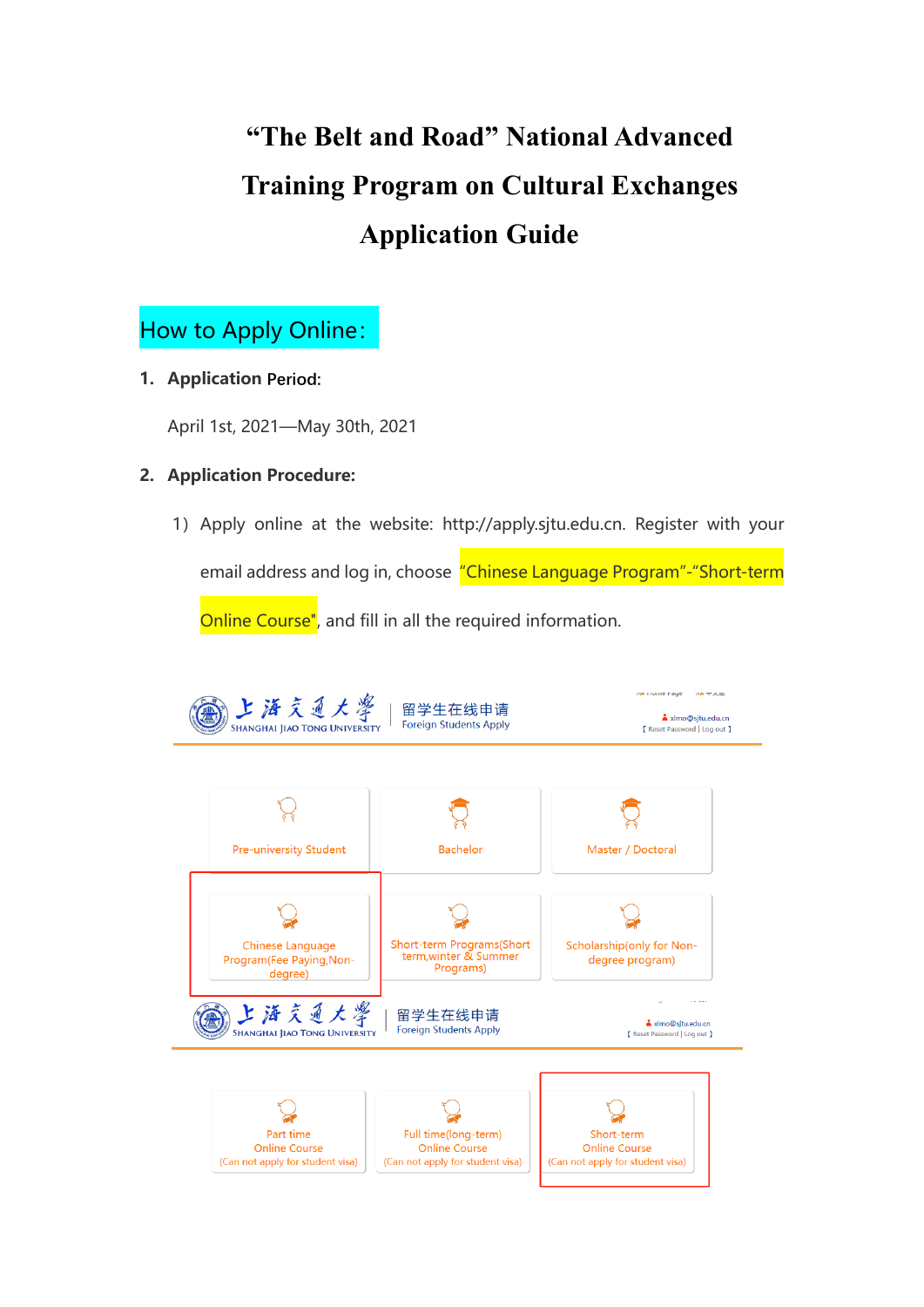| 上海交通大學<br><b>SHANGHAI JIAO TONG UNIVERSITY</b>                              | 留学生在线申请<br><b>Foreign Students Apply</b>                                         | 4 中文版<br>Home Page<br>icec situ 2@163.com<br>[ Reset Password   Log out ]                                                                    |
|-----------------------------------------------------------------------------|----------------------------------------------------------------------------------|----------------------------------------------------------------------------------------------------------------------------------------------|
| 操作提示 / Steps<br>$\begin{array}{c} \quad \text{III} \end{array}$             | <b>Study Plan</b>                                                                |                                                                                                                                              |
| Step 1 Basic Info                                                           | Summer online Course (Can not apply for student visa)<br>* Application Category: |                                                                                                                                              |
| <b>Step 2 Study Plan</b>                                                    | $\bigcirc$ English<br>* Teaching Language:<br>◎ Chinese                          |                                                                                                                                              |
| Step 3 Education&Employment                                                 | * Study Duration:                                                                | $\mathbf{v}$<br>"The Belt and Road" National Program, From 2021-7-12 to 2021-7-24                                                            |
| Step 4 Language Proficiency                                                 | * First Preference-School:                                                       | 2021 Summer Chinese Online Course (4 weeks), From 2021-7-5 to 2021-7-30<br>"The Belt and Road" National Program, From 2021-7-12 to 2021-7-24 |
| Step 5 Contact Info                                                         | <b>Chinese Culture &amp; Economics</b><br>* First Preference-Major:              |                                                                                                                                              |
| Step 6 Other Info                                                           |                                                                                  |                                                                                                                                              |
| <b>Step 7 Upload Documents</b>                                              | <b>Save and Previous</b><br><b>Save and Next</b>                                 |                                                                                                                                              |
| <b>Step 8 Application Fee</b>                                               |                                                                                  |                                                                                                                                              |
| Step 9 Submit                                                               |                                                                                  |                                                                                                                                              |
| Step 2                                                                      |                                                                                  |                                                                                                                                              |
| Please choose "Teaching Language"                                           |                                                                                  |                                                                                                                                              |
| Duration" -> "First<br>$\rightarrow$ "Study<br>Preference-School" -> "First |                                                                                  |                                                                                                                                              |
| Preference-Major".                                                          |                                                                                  |                                                                                                                                              |

2) Fill in your personal information online and click "Save and Next". For the "Teaching Language" item, please choose "Chinese". For the "Study Program" item, please choose "The Belt and Road" National Program, From 2021-7-12 to 2021-7- 24". You are also required to upload a scanned copy of your passport, your photo online, your resume and so on and after you fill in all the information needed, please submit your application.

Required documents:

- 1. **A photocopy of your passport page with personal information and photo.**
- 2. **If you are already in China, please provide a photocopy of your valid Visa or Residence Permit as well. (jpg, ≤3MB)**
- 3. **A photocopy of your recent photo (jpg, 2.2x2.8cm, 300 pixels/inch, ≤10k, Bareheaded).**
- 4. **Certificate of employment or studying**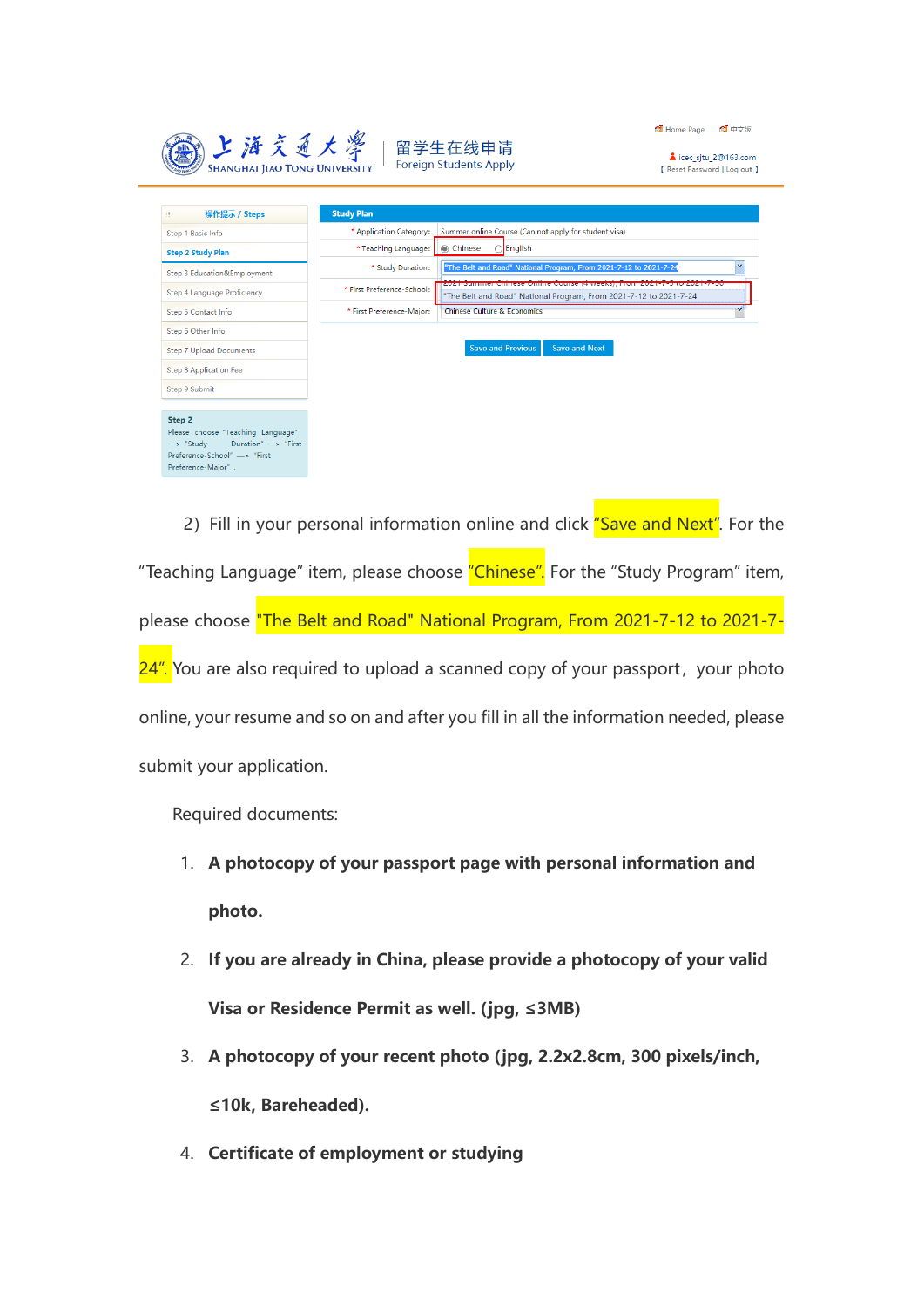#### 5. **Resume**

#### **\*Note:**

Please note that as the course is offered online, SJTU will not issue visa documents, such as the JW202 form for students. On campus accommodation and student card will also not be provided. If you are already in China, please upload your visa page and pay attention to the expiration date of your visa to avoid overstaying.

## Contact Information

Tel: 0086-21-62821082

E-mail: [huhaiying2019@sjtu.edu.cn](mailto:huhaiying2019@sjtu.edu.cn)

Office hour: 8: 30 – 11: 00; 13: 00 – 16: 30 (Monday to Friday)

Website: https://ichinese.sjtu.edu.cn/zh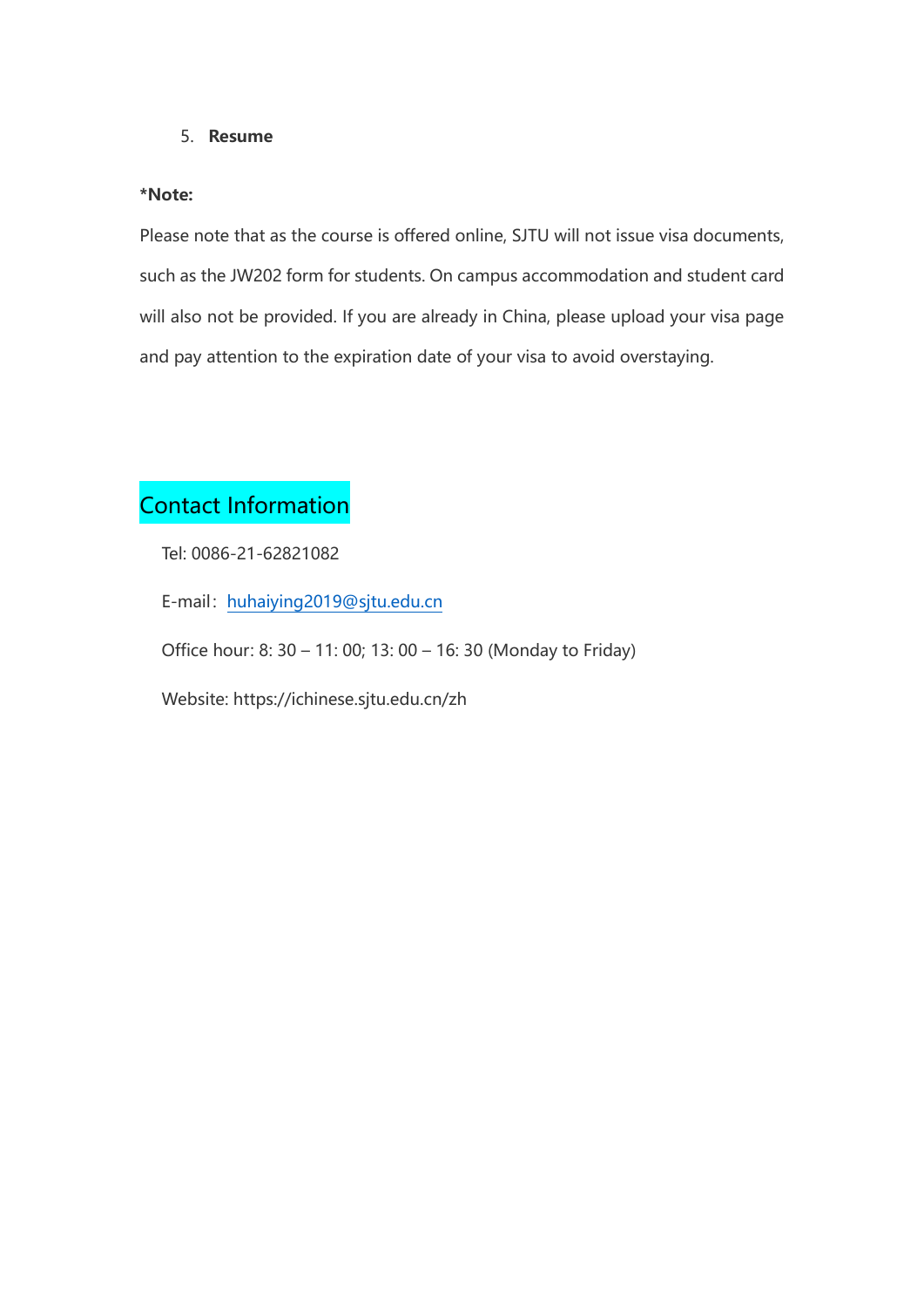## **"一带一路"国家人文交流高级研修项目 报名手册**

**一、如何网上报名**

1. **申请期限**

2021 年 04 月 01 日 - 2021 年 5 月 30 日

2. **报名程序:**

第一步:

网上报名 [http://apply.sjtu.edu.cn](http://apply.sjtu.edu.cn/), 用 email 注册后登录。选择"汉语言项目"-

"短期汉语在线课程",根据要求用中文或英文如实填写所有信息。

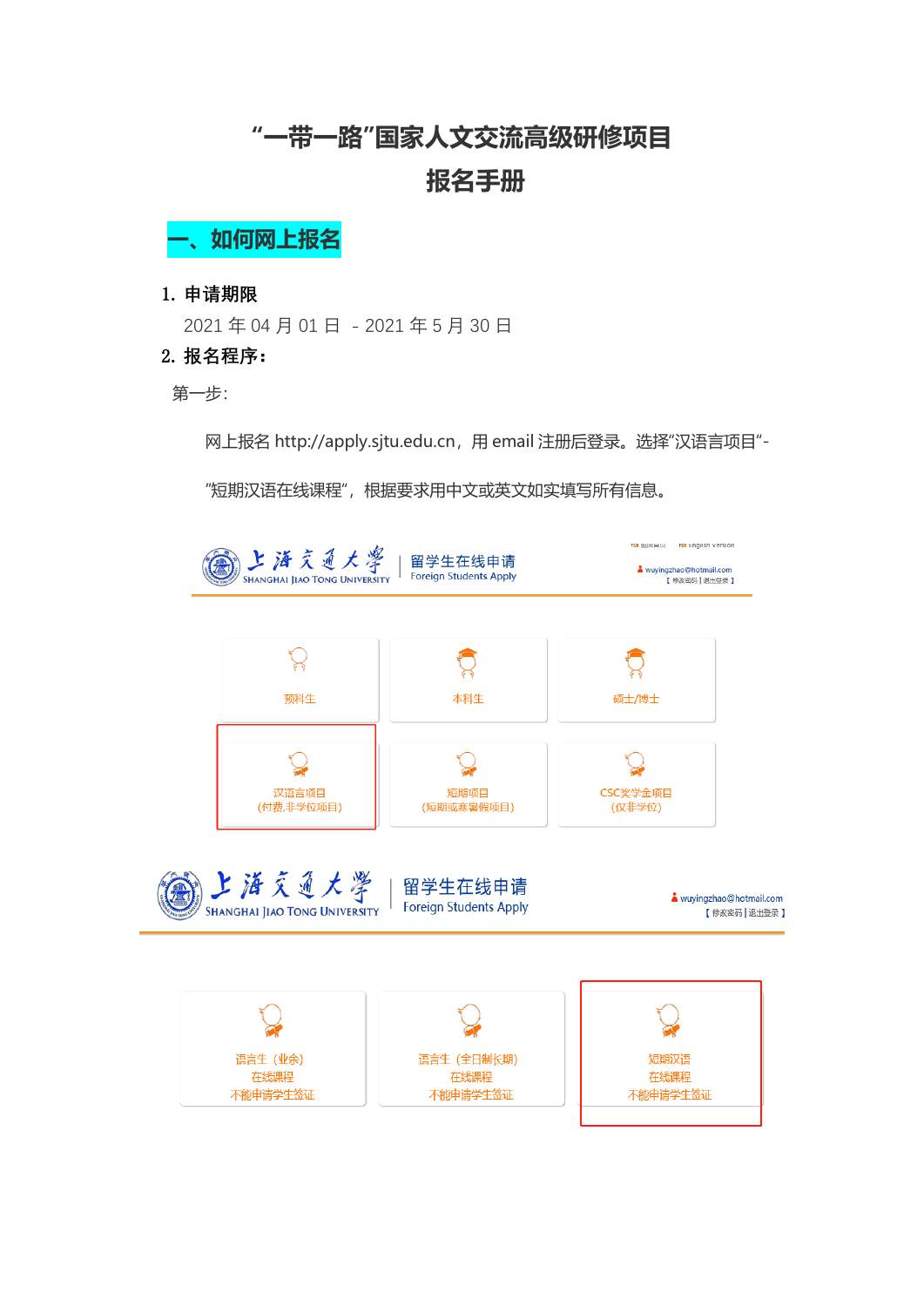第二步:

填写完个人信息以后,选"保存"和"下一步",在"授课语言"栏选择<mark>"汉语"</mark>。在"学习 时间"栏选"一带一路"交流研修项目, 自 2021-7-12 至 2021-7-24 "。你还需要上传 护照、照片, 简历等材料,等完成报名后请点击"提交"。

**4** 返回首页 ● 1 English Version ( 上海交通大學 留学生在线申请 icec\_sjtu\_2@163.com Foreign Students Apply **SHANGHAI IIAO TONG UNIVERSITY** 【 修改密码 | 退出登录 】 操作提示 / Steps 学习计划 \* 申请类别: <sup>|</sup> 暑期汉语在线课程 (不能申请学生签证) 第一步 个人信息 \* 授课语言: ◎ 汉语 ◎ 天语 第二步 学习计划 -<br>"一带一路"交流研修项目, 自 2021-7-12 至 2021-7-24 \* 学习时间: 第三步 教育和工作经历 \* 第一志愿-学院: 「2021暴期在线汉语学习(四周),自 2021-7-5 至 2021-7-30<br>- 第一志愿-学院: 「 <sup>-</sup> 一帯一路"交流研修项目,自 2021-7-12 至 2021-7-24<br>- 第一志愿-专业: 『 中国文化与姓:※ 筆四步 语言能力 第五步 联系方式 第六步 其他信息 第七步 附件上传 上一步 下一步 第八步 报名费支付 第九步 提交 第二步 第二シ<br>请依次选择"授课语言"—>"学习时间"  $\Psi^{\mu}$  .

申请材料:

- 1. 个人护照主页
- 2. 如果您目前在华,请提供在华有效签证或居留许可
- 3. 近期免冠照片(**jpg, 2.2x2.8cm, 300 pixels/inch, ≤10k**)
- 4. 在职证明或在读证明
- 5. 简历

备注:

在线课程不办理学生签证、不提供学校宿舍和学生卡;如果申请者已在中国国内,请 如实上传本人的"有效签证页",并请关注签证有效期,以免逾期滞留。